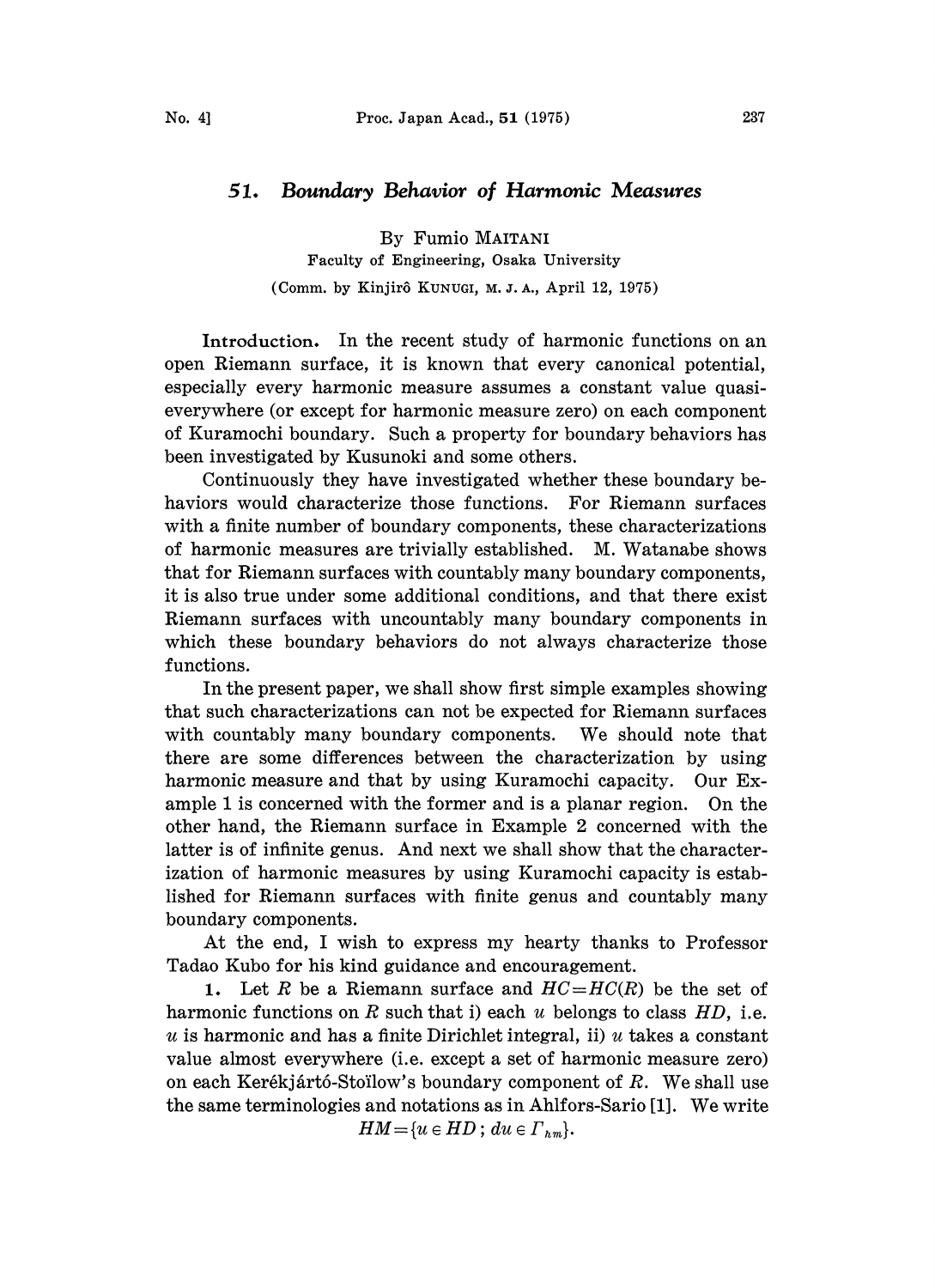## 238 F. MAITANI [Vol. 51,

We call the elements of HM harmonic measures. Note that we use the same terminology (harmonic measures) for the representing measures of bounded harmonic functions. The harmonic measure of a set X in some boundary is denoted by  $1_x$ , and  $1_x$  is the lower envelope for all equilibrium potentials of neighbourhoods of X. If  $1_x \equiv 0$ , we say that X is harmonic measure zero. It is known that  $HM \subset HC$  (cf. [4]). "A problem is whether  $HC$  coincides with  $HM$  or not." For this purpose we use the well-known orthogonal decomposition:

$$
\Gamma_{he} = \Gamma_{hm} + \, {}^* \Gamma_{hse} \cap \Gamma_{he}.
$$

We write

 $HK = \{u \in HD\}$ ;  $du \in {^*}\Gamma_{hse}, u(a) = 0$  at a fixed point  $a \in R\},$ and

## $KC = HK \cap HC$ .

Our problem is equivalent to ask whether  $KC$  consists of only zero function or not. Now a Riemann surface  $R_c$  is assumed that it has at most countably many boundary components. At first we observe the class KC.

**Lemma.** Let  $R_c$  be of finite genus. If  $u \in KC$  has a constant value precisely on each Kerékjártó-Stoïlow's boundary component of  $R_c$ , then u is a constant zero function.

**Proof.** We suppose that there exists such a nonconstant  $u$ . When  $R_c$  is a planar region,  $f=u+i*u$  is a single valued analytic Dirichlet finite function. The image of  $R_c$  by f is a covering surface over complex plane whose countably many boundaries are parallel to imaginary axis, so it has infinite area. This is a contradiction. When  $R_c$  is a Riemann surface with finite genus, we can cut  $R_c$  along compact curves so that the resulting surface  $R'_c$  becomes a planar region. Then  $f=u+i^*u$ is a single valued analytic Dirichlet finite function in  $R'_c$ . By maximum principle  $u$  does not take the maximal value of  $u$  on the relative boundary of  $R'_c$  in  $R_c$ . So we conclude that the image of  $R'_c$  by f has infinite area. Similarly this leads to a contradiction.

This lemma suggests the following for general Riemann surfaces.

**Proposition 1.** Any function  $u \in KC$  has not any compact level cycle  $\{x \in R; u(x)=c\}.$ 

**Proof.** We suppose that u has a compact level cycle  $\{x \in \mathbb{R} : u(x)\}$  $=c$ . Let  $V_c$  be a component of  $\{x \in R : u(x) \ge c\}$ , and cycle  $\gamma_c$  be the relative boundary of  $V_c$  which consists in  $\{x \in R : u(x) = c\}$ . Since the inner normal derivative of u with respect to  $V_c$  is positive on  $\gamma_c$  except for a finite number of points, so  $\int_{-r_e}^{\infty} \frac{du}{du} > 0$ . On the other hand, since is a dividing cycle and  $*du \in \Gamma_{hse}$ ,  $\int_{-\tau_e}^{\cdot} *du = 0$ . This is a contradiction, which proves the statement.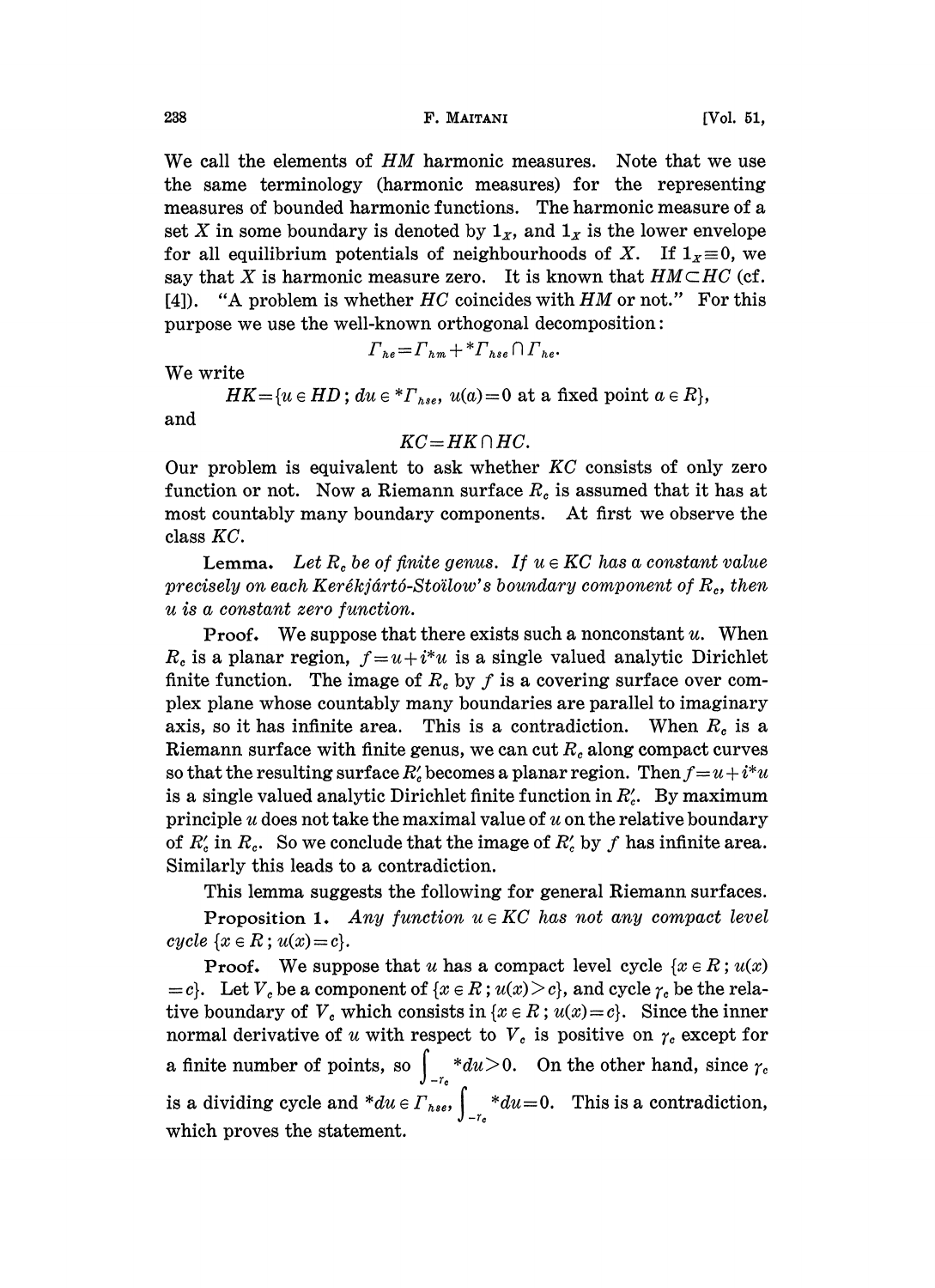Corollary 1. All values of  $u \in KC$  in R are taken at the ideal boundary.

The statement of Lemma is established without the restriction of genus for  $R<sub>c</sub>$ . That is to say,

Corollary 2. If  $u \in KC$  has a constant value precisely on each Kerékjártó-Stoïlow's boundary component of  $R_c$ , then u is a constant zero function.

2. Now we shall show a planar region with countably many boundary components such that  $KC \neq \{0\}$ , i.e.  $HC \neq HM$ .

Example 1. We consider a rectangle

$$
R' = \{z = x + iy \in C; \ -1 < x < 1, \ -1 < y < 1\},\
$$

and the following families of slits;

$$
E_p = \{z = x + iy \in C; \ x = 1 - 1/2^p, |y| \le 1 - 1/p + 1/p^3\},
$$
  
\n
$$
E'_p = \{z = x + iy \in C; \ -z \in E_p\},
$$
  
\n
$$
F_{p,j} = \{z = x + iy \in C; \ x = j/p^4, |y - (1 - 1/p)| \le 1/p^3\},
$$
  
\n
$$
F'_{p,j} = \{z = x + iy \in C; \ \bar{z} \in F_{p,j}\},
$$

where p denotes a prime integer and  $|j| \leq p^4-1$ . We set

$$
\mathbf{E}_p = \mathbf{E}_p \cup E'_p, \qquad \mathbf{F}_{p,j} = F_{p,j} \cup F'_{p,j},
$$

and

$$
R = R' - \bigcup_p \left[ \mathbf{E}_p \cup \left( \bigcup_j \mathbf{F}_{p,j} \right) \right].
$$

Then  $R$  is a region with countably many boundary components. Let  $\Lambda$ <sub>s</sub> be an outer boundary of R,

 $\Delta_{\beta} = \{z=x+iy \in C; |x|=1, |y|\leq 1, \text{ or } |y|=1, |x|\leq 1\}.$ Now we shall show that the harmonic measure of  $\Lambda_{\beta}$  is zero. Consider the rectangles

$$
A(p_n) = \{z = x+iy \in C\, ; \, |x| \le 1-1/2^{p_n}, |y| \le 1-1/p_n\},
$$
  

$$
B(p_{n+1}) = \{z = x+iy \in R'\, ; \, 1-1/2^{p_{n+1}} \le |x| \le 1,
$$

or  $1-1/p_{n+1}-2/p_{n+1}^3{\leq}|y|{\leq}1$ ,

where  ${p_n}$  is an increasing sequence of prime integers. Let  $S_n$  be a positive superharmonic function in R, such that

$$
S_n = \begin{cases} 0 & \text{on all } \mathbf{E}_p \text{ with } \mathbf{E}_p \cap A(p_n) \neq \emptyset \\ 0 & \text{on all } \mathbf{F}_{p,j} \text{ with } \mathbf{F}_p \text{ and } A(p_n) \neq \emptyset \\ 1 & \text{on } B(p_{n+1}) \end{cases}
$$
harmonic in  $P - B(p_n)$  is exact for f.

(harmonic in  $R-B(p_{n+1})$  except for the above slits.

Then as above mention the harmonic measure of  $A<sub>s</sub>$  is equal to the reduced function  $1_{\mu_\beta}(z)$ , and  $1_{\mu_\beta}(z) \leq S_n(z)$ . Here we consider a harmonic function  $f_p$  on a rectangle  $G_p=[z=x+iy\in C$ ;  $|x|<1/2p$ ,  $|y|<1$ } whose boundary values are 0 on  $|x|=1/2p$ , 1 on  $|y|=1$ . We set  $M(p) = \sup \{f_p(x+iy) \, ; \, y=0\}.$ 

Clearly  $M(p)$  converges to 0, as  $p \rightarrow +\infty$ . Since  $S_n(z)$  is bounded by  $M(p_n)$  on the boundary of  $A(p_n)$  and so on  $A(p_n)$ . Hence  $S_n(z)$  converges to 0 on every compact set for  $p_n \to +\infty$ . Thus the harmonic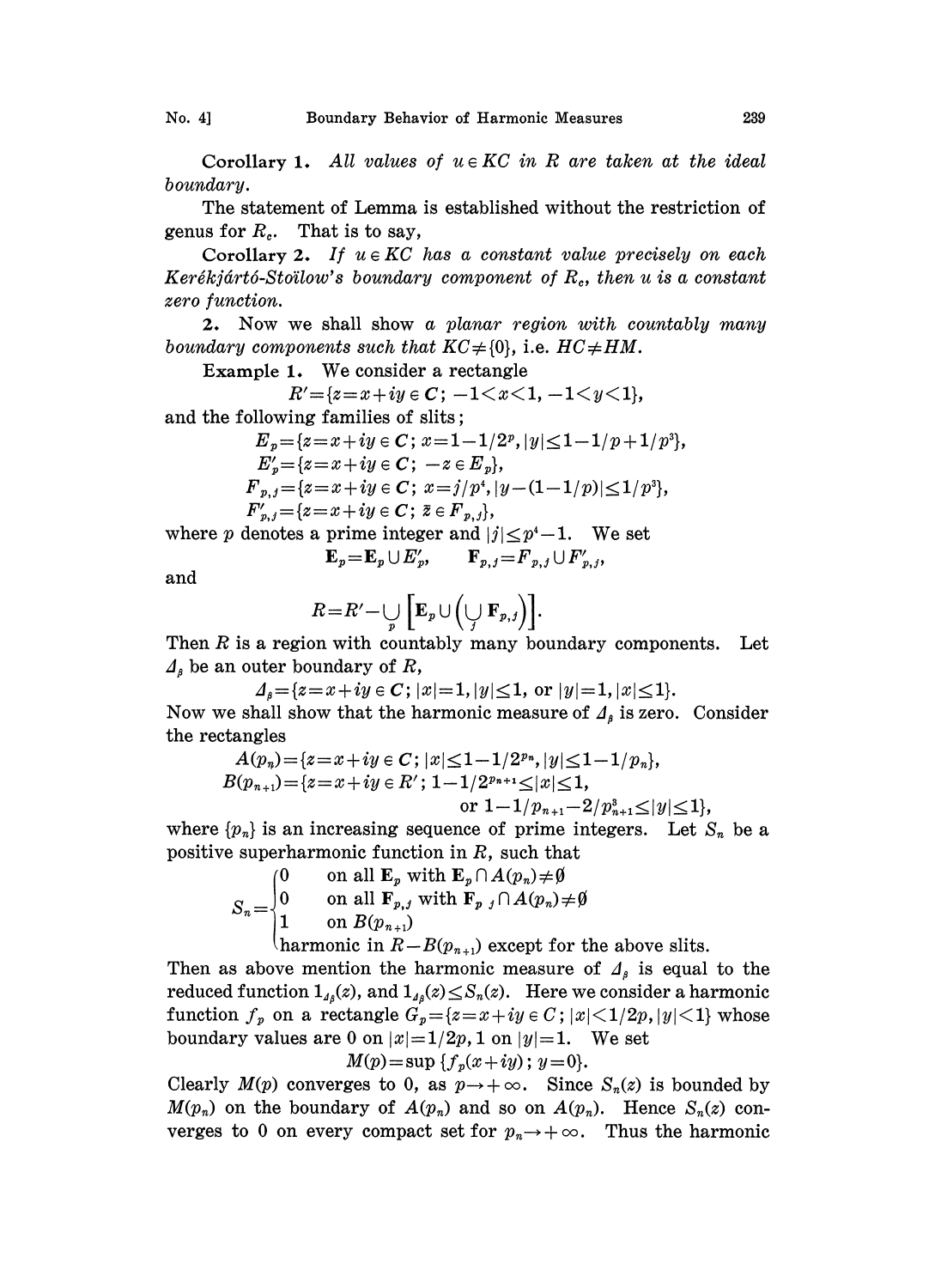measure of  $\Lambda$  is zero.

Now evidently the nonconstant function x belongs to  $HC$ . Since  $dx \in {^*}\Gamma_{hse}$ , the class KC contains nonconstant functions.

Remark. When we consider the Kuramochi's compactification of  $R, \Delta_{\beta}$  is not of Kuramochi capacity 0. To see this let  $\hat{R}$  be the double of R along all slits  $\{E_p, F_{p,j}\}$  of R. Since we can regard y as a harmonic Dirichlet function on  $\hat{R}$ ,  $\hat{R}$  is a hyperbolic Riemann surface. Let  $R_0$ be a disk in R and  $R'_0$  be a disk in  $\hat{R}-R$  which is mapped from  $R_0$  by natural anti-conformal mapping of  $\hat{R}$ . Let  $\{\hat{R}_n\}$  be a regular exhaustion of  $\hat{R}$  such that  $\hat{R}_1$  contains  $R_0 \cup R'_0 = \hat{R}_0$ . The harmonic function  $W_n$ in  $R_n$  whose boundary values are 0 on  $\partial \hat{R}_0$ , 1 on  $\partial \hat{R}_n$  converges to a nonconstant positive harmonic function W in  $\hat{R}-\overline{\hat{R}}_0$  as  $n \to +\infty$ . The restriction of W in  $R-\bar{R}_0$  is a nonzero capacitary potential of  $\Lambda_s$  in the sense of Kuramochi. Hence  $\Lambda_{\beta}$  is not of Kuramochi capacity 0.

3. Next we investigate a function class  $HC^*(\subset HD)$  whose condition is stronger than that of  $HC$ . Each element of  $HC^*$  has a quasi continuous extension to the Kuramochi's compactification and a constant value quasi-everywhere on every boundary component  $A_e$  correponding to every Kerékjártó-Stoïlow's boundary component (cf. [2] Theorem 2). We set  $KC^* = HK \cap HC^*$ .

We shall show that there exists a Riemann surface with countably many boundary components  $\{A_e\}$  such that  $KC^* \neq \{0\}$ , i.e.  $HC^* \neq HM$ .

Example 2. Let  $R'$  and  $\mathbf{E}_p$  be the same as in Example 1, and let  ${L<sub>p</sub>}$  be the set of slits such that

 $\mathbf{L}_p = \{z=x+iy \in \mathbb{C}; |x| \leq 1-1/2^p-d(p), |y|=1-1/p+1/p^3\}.$ We need to choose a proper real positive number  $d(p)$ . We consider a rectangle  $G^{n+1}$  and the set of slits  $\{L_i^n\}_n$ 

 $G^{n+1} = \{z=x+iy \in \mathbb{C}; |x|<1-1/2^{p_{n+1}}, |y|<1-1/p_{n+1}+1/p_{n+1}^3\},\$ 

 $\mathbf{L}_{\epsilon}^{n} = \{z = x + iy \in \mathbb{C}; \, 1 - 1/2^{p_{n}} - \epsilon \leq |x| \leq 1 - 1/2^{p_{n}}, |y| = 1 - 1/p_{n} + 1/p_{n}^{3}\}.$ Let  $u^n_k$  be a harmonic function with minimal Dirichlet integral among the functions in  $G^{n+1}-G^n$  whose boundary values are 1 on  $\partial G^{n+1}$ , 0 on  $\mathbf{L}_i^n$ . Then by Dirichlet principle, Dirichlet integral  $D(u_i^n)$  of  $u_i^n$  increases with  $\varepsilon$ . Moreover we can see

$$
\lim_{n} D(u^n)=0.
$$

So we can choose  $d(p_n)$  so that  $D(u_{d(p_n)}^n) < 1/p_n$ . Denote

$$
R_2\!=\!R'\!-\!\left(\bigcup_p\mathbf{E}_p\right)\cup\Big(\bigcup_p\mathbf{L}_p\Big).
$$

Let  $\hat{R}_2$  be the double of  $R_2$  along the slits  ${L_p}$ . Then  $\hat{R}_2$  is a Riemann surface with infinite genus and countably many boundary components. surface with infinite genus and countably many boundary components.<br>Let  $\hat{G}_2^{n+1}$  be the union of  $G^{n+1} \cap R_2$  and its image by natural anti-con-<br>formal manning in  $\hat{P} = K - \hat{P} - \hat{C}^{n+1}$  is a closed set. Let R he formal mapping in  $\hat{R}_2$ .  $K_n = \hat{R}_2 - \hat{G}_2^{n+1}$  is a closed set. Let  $R_0$  be a disk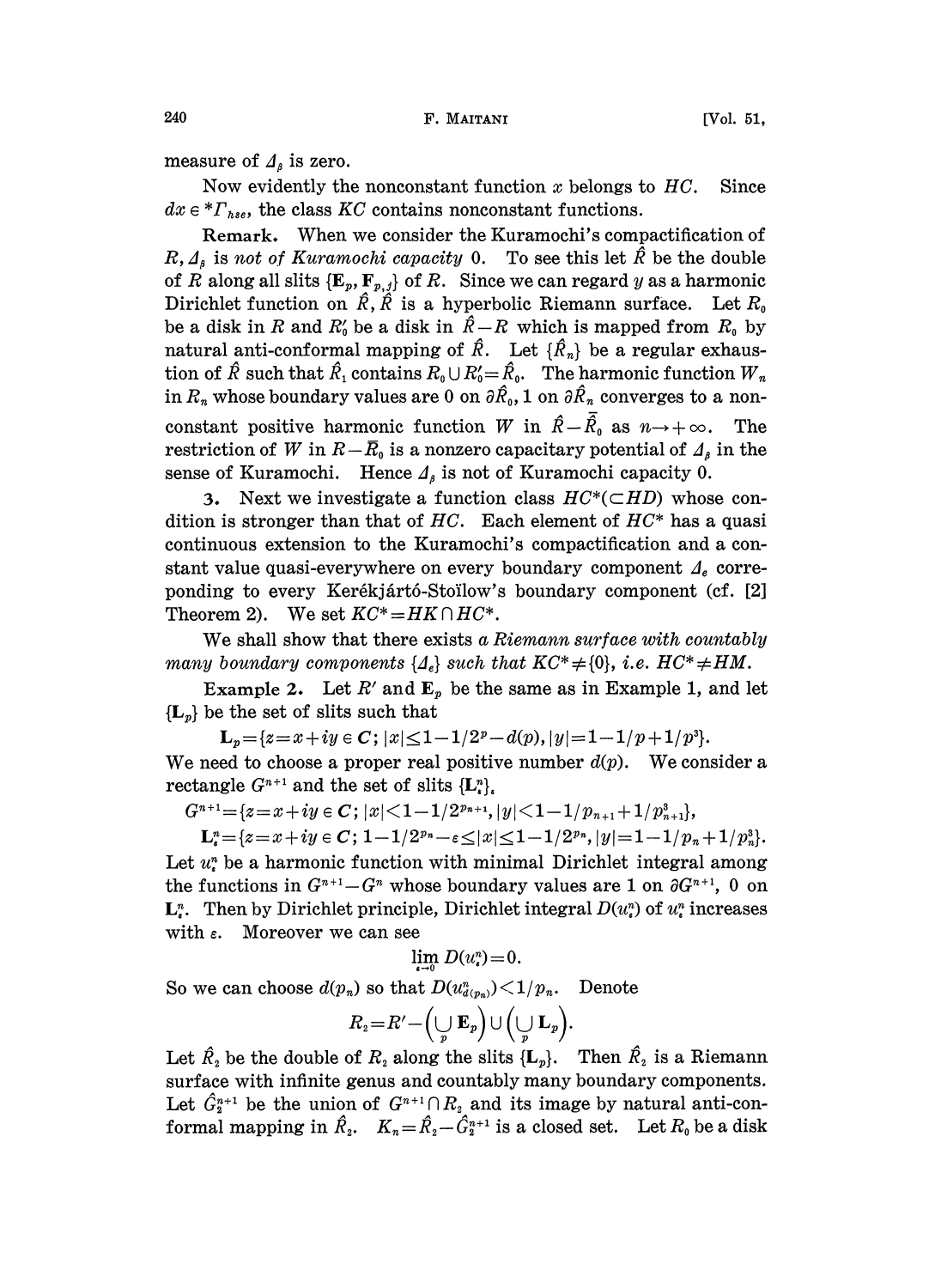which is contained in  $\hat{G}_2^2$ . The capacitary potential  $1_{\tilde{k}_n}$  of  $K_n$  is a function in  $R$  which has minimal Dirichlet integral among functions with values 1 on  $K_n$  and 0 in  $R_0$ . We denote by  $A_r$  an ideal outer boundary component excluded  ${E<sub>p</sub>}$  and its image  ${\{\widetilde{E}<sub>p</sub>\}}$  from whole boundary of  $\hat{R}_2$ . By Dirichlet principle we have the following inequality  $\leq D_{\hat{R}}(1_{\tilde{k}_n}) \leq 2D(u^n_{d(p_n)}) \leq 2/p_n.$ 

$$
D_{\hat{R}}(1_{\widetilde{A}_r}) \le D_{\hat{R}}(1_{\widetilde{k}_n}) \le 2D(u_{d(p_n)}^n) \le 2/p_n.
$$

Therefore it follows that  $\Delta_t$  is of Kuramochi capacity 0. From the construction of  $\hat{R}_2$  is regarded a harmonic function on  $\hat{R}_2$  and it is easily seen that dx belongs to  $*r_{hse}$ . Since x has a constant value quasi-everywhere on each  $\Lambda_e$ , we conclude that  $KC^* \neq \{0\}$  i.e.  $HC^* \neq HM$ .

4. Moreover we can investigate the case when  $R$  is a Riemann surface with finite genus and countably many Kerékjártó-Stoïlow's boundary components.

Proposition 2. When  $R_c$  is a Riemann surface with finite genus and countably many Kerékjártó-Stoïlow's boundary components,  $KC*$  $=$ {0} and  $HC^* = HM$ .

Our problems are connected with generalized normal derivatives which are used to prove the first mentioned property of harmonic measures, and from Proposition 4 in [2] directly we get the following.

Corollary 1. When R is <sup>a</sup> Riemann surface with finite genus and countably many Kerékjártó-Stoïlow's boundary components, the set of HK-functions with generalized normal derivatives is dense in the space of HK with respect to Dirichlet norm.

Remark. In the region  $R$  of Example 1 the set of  $HK$ -functions with generalized normal derivatives is dense in the space  $HK$ , but the set of HK-functions with  $\Gamma_{he}$ -generalized normal derivatives is not dense in the space of  $HK$  (cf. [6]), which shows the differences between generalized normal derivatives and  $\Gamma_{he}$ -generalized normal derivatives. In the Riemann surface  $\hat{R}_2$  of Example 2, the set of HK-functions with generalized normal derivatives is not dense in the space of  $HK$ .

## References

- [1] Ahlfors, L., and Sario, L.: Riemann Surfaces. Princeton (1960).
- [2] Kusunoki, Y.: Characterization of canonical differentials. J. Math. Kyoto [2] Kusunoki, Y.: Characterization of canonical differentials. J. Math. Kyoto<br>Univ., 5, 197–207 (1966).<br>[3] — : On some boundary properties of harmonic Dirichlet functions. Proc.<br>Japan Ased 66, 277, 282 (1970). Univ., 5, 197-207 (1966).
- Japan Acad., 46, 277-282 (1970).
- [4] Kusunoki, Y., and Mori, S.: Some remarks on boundary values of harmonic functions with finite Dirichlet integrals. J. Math. Kyoto Univ., 7, 315- 324 (1968).
- [5] Kuramochi, Z.: Potentials on Riemann surfaces. J. Fac. Sci. Hokkaido Univ., 16, 5-79 (1962).
- [6] Maitani, F.: Boundary values and generalized normal derivatives of har-